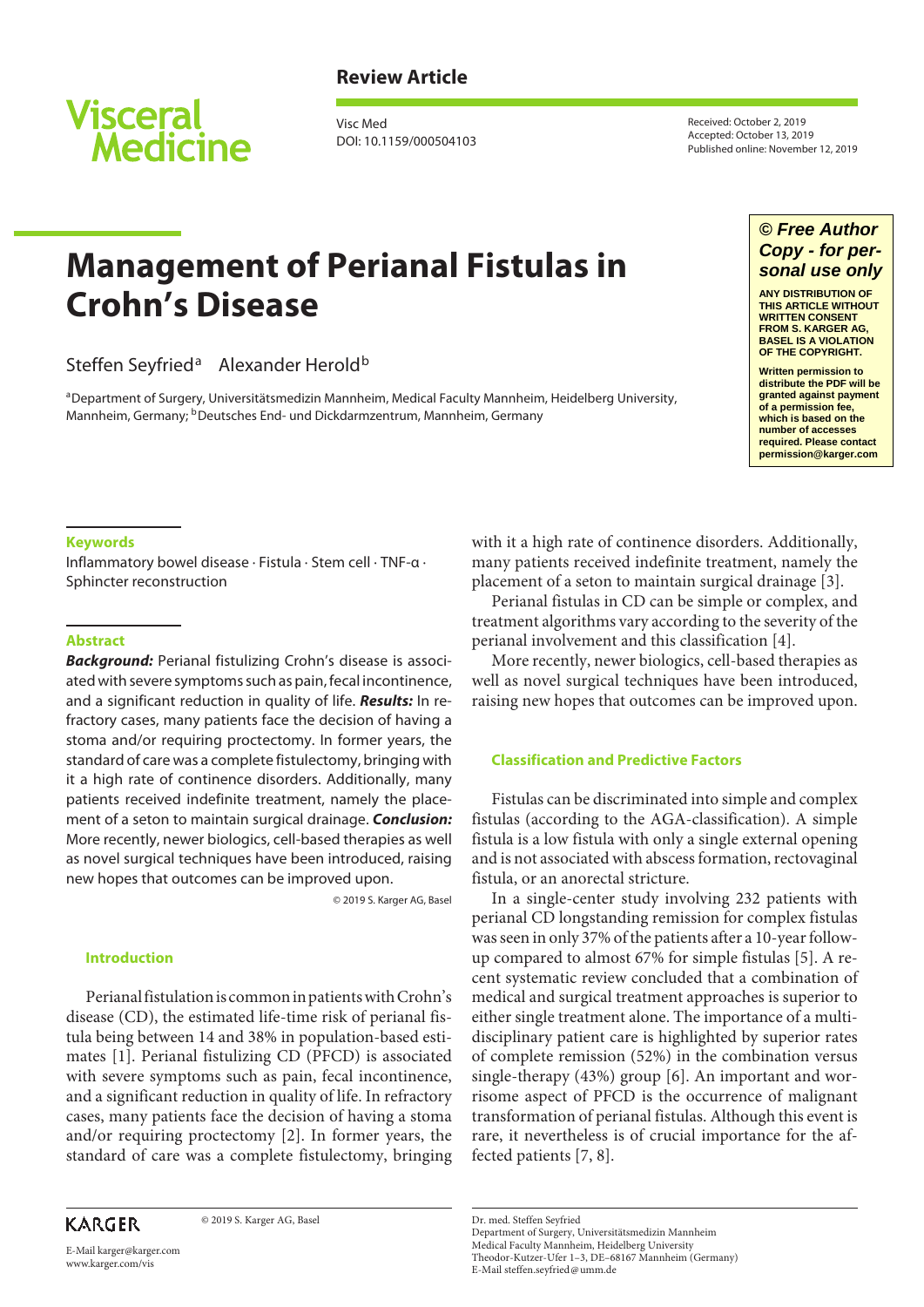<span id="page-1-0"></span>Before thinking about therapy, we should keep in mind that fistulas rarely heal spontaneously, and surgical therapy is often necessary [\[9](#page-4-2)]. The data need to be interpreted carefully as the definitions of response varied, and it is difficult to ascertain what the true fistula closure rate is [\[6,](#page-3-5) [10](#page-3-0)].

### <span id="page-1-1"></span>*Antibiotics and Other Medical Agents*

Conventional agents reported to be of clinical benefit in uncontrolled trials include antibiotics and the thiopurines. They often lead to symptomatic improvement with a decrease in fistula drainage. Many of the authors, however, will use these antibiotics in combination with other therapies. There is little evidence on the use of antibiotics alone in the treatment of PFCD, with meta-analyses on the use of ciprofloxacin suggesting a marginal effect in remission [[11](#page-3-0)]. In combination with adalimumab, it may offer additional benefit in healing [[1](#page-3-0)[2](#page-3-1)]. Recent guidelines suggest that antibiotics in perianal sepsis might be of benefit only in immunosuppressed patients.

## <span id="page-1-3"></span><span id="page-1-2"></span>*Aminosalicylates*

There is no evidence for the efficacy of 5-ASA agents for the treatment of PFCD, neither for orally nor rectally applied formulations. Therefore, these agents cannot be recommended for this indication. However, there might be a role especially for rectally applied 5-ASA formulations to address clinical symptoms of active rectal inflammation [[10](#page-3-0)].

## *Anti-TNF Therapy*

<span id="page-1-4"></span>The roles of anti-TNF-α therapy and azathioprine are well established in this setting, so their positions as drugs of choice are merited [[11](#page-3-0)–[1](#page-3-0)[5\]](#page-3-4).

## Infliximab

Infliximab (IFX) revealed to achieve impressively high complete (55 vs. 13% placebo) and partial (i.e., reduction of ≥50% of the draining fistula; 68 vs. 26% placebo) fistula closure rates [\[1](#page-3-0)[5\]](#page-3-4).

<span id="page-1-5"></span>The ACCENT II trial published prospective data from 304 patients with PFCD. It reported a complete healing in 36% of the IFX group and 19% of the placebo group  $(p = 0.0009)$  [\[1](#page-3-0)[6\]](#page-3-5). Due to the high proportion of recurrent fistulas in the follow-up study, one must assume that it is not a cure of the fistula but a lack of symptoms as long as the patients receive medication.

## Adalimumab

Regarding adalimumab, there are no trials investigating fistula closure as primary endpoint.

<span id="page-1-6"></span>In a subgroup analysis, the CHARM randomized trial reported a significant decrease in the number of draining fistulas per day compared with placebo in a cohort of 117 patients [[1](#page-3-0)[7](#page-4-0)].

## Vedolizumab

Up to present, there is no specific clinical trial investigating a potential effect of vedolizumab on fistula closure in CD. However, a study with fistula healing at week 30 as primary endpoint appears to be currently recruiting patients (NCT02630966).

## *Local Treatments*

The aim of this procedure is to reduce systemic side effects and focus treatment effects on the area of interest. In addition, these treatments are typically thought to be minimally invasive and offer quick recovery times.

## Infliximab

<span id="page-1-7"></span>Local injection of IFX is attractive as an option to limit its systemic immunosuppressant effect. There are a few small trials that have attempted this with improvement of symptoms [[1](#page-3-0)[8](#page-4-1), [1](#page-3-0)[9\]](#page-4-2). However, in patients who also have intestinal disease, systemic IFX would offer dual benefit and may be preferred. Surprisingly, to our knowledge, the therapy has not found its way into the daily clinical routine.

## *Cell-Based Therapy in PFCD*

<span id="page-1-8"></span>First small studies about 7 years ago using topically administered mesenchymal stem cells in fistulizing CD revealed promising results [[2](#page-3-1)0, [2](#page-3-1)[1](#page-3-0)]. A recent study in the Netherlands with 21 refractory fistulizing CD patients investigated the effect of locally administered bone marrowderived mesenchymal stromal cells in three different dosages (groups 1–3) in a placebo-controlled, double-blind trial, with fistula healing [\[5\]](#page-3-4). In a phase III randomized controlled trial (RCT), 200 patients from 19 centers were randomized to receive 20 million stromal cells. While there were no significant differences in the healing rates at 24 and 52 weeks, the treatment groups had higher rates of healing than the controls, with 1-year healing rates of 57% as compared with 37%  $(p = 0.13)$  [[22](#page-3-1)]. Despite the promising results, this is the only higher-evidence study that supports the treatment with mesenchymal stem cell therapy.

## <span id="page-1-9"></span>*Principals and Surgical Techniques in the Treatment of Perianal Fistulas*

<span id="page-1-10"></span>In acute settings, most surgeons perform conservative and sphincter-preserving procedures, in the form of drainage of sepsis and use of a draining seton [\[11\]](#page-3-0). The use of cutting setons is obsolete and may lead to incontinence, especially in patients with inflammatory bowel disease. Patients with PFCD tend to have a chronic and recurrent disease course necessitating multiple interventions, and therefore efforts should be made to preserve continence where possible [[2](#page-3-1)[3\]](#page-3-2). There is a wide range of procedures offered as definitive surgical options for patients with PFCD. Draining seton alone, fistulotomy with or without reconstruction, fistula plug, video-assisted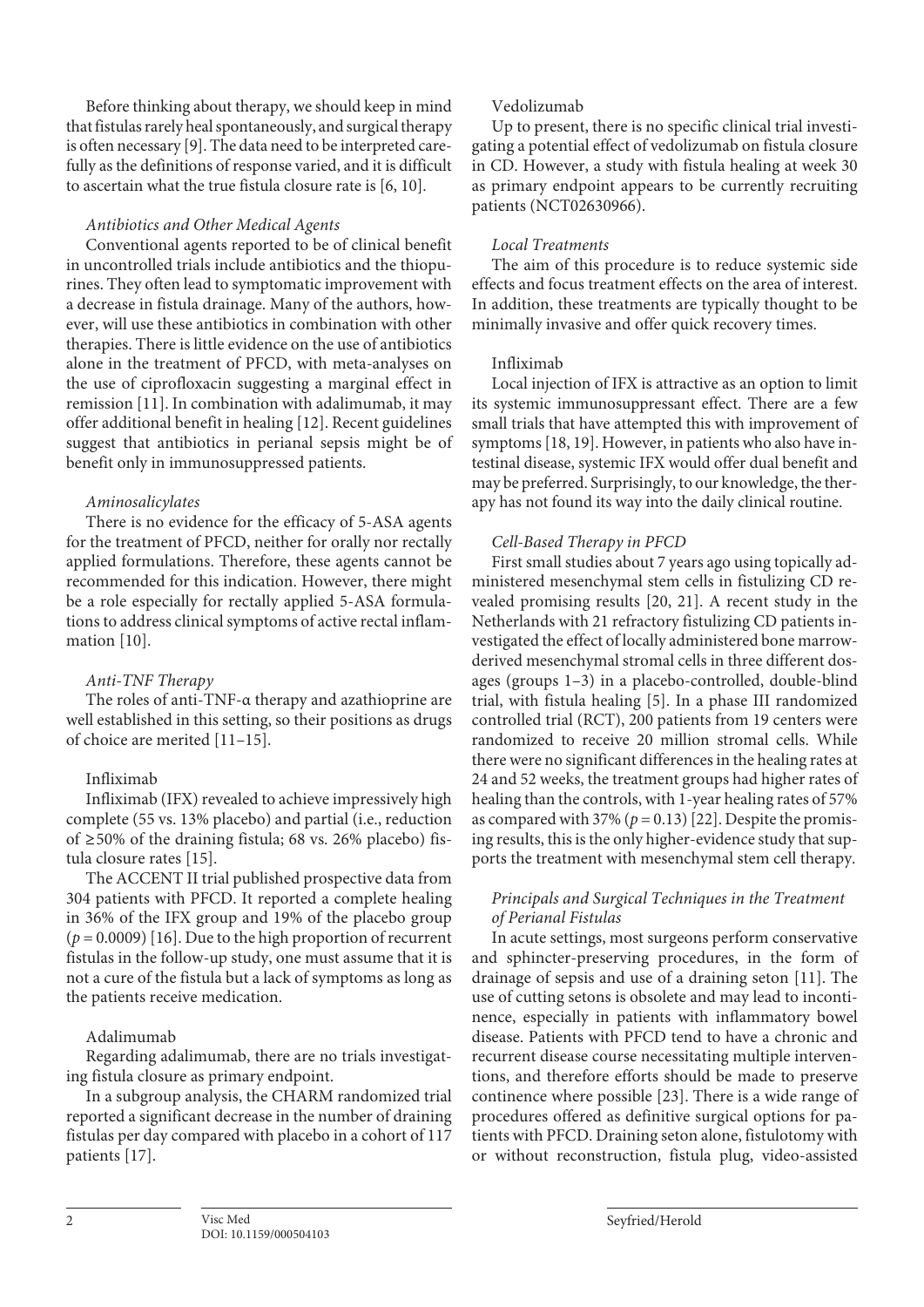<span id="page-2-0"></span>anal fistula treatment (VAAFT) and ligation of the intersphincteric fistula tract (LIFT) have been described in the literature, with varying outcomes [\[3](#page-3-2), [11,](#page-3-0) [2](#page-3-1)[4\]](#page-3-3).

#### *Long-Term Seton for Complex Anal Fistulas*

<span id="page-2-1"></span>Long-term indwelling seton is an effective management modality for complex perianal fistulas in CD and seems to decrease the need for temporary or permanent stomas. The treatment allows the induction of anti-inflammatory agents [[2](#page-3-1)[5](#page-3-4)]. Clinical symptoms decrease, but as in conservatively and medically treated fistulas there is no definitive healing [\[2](#page-3-1)[6\]](#page-3-5).

#### <span id="page-2-2"></span>*Fistulectomy and Fistulotomy*

Subanodermal, submucosal, subcutaneous, distal intersphincteric, and distal transsphincteric fistulas, which affect only a small part of the sphincter muscles, can be completely cut without compromising continence. The decision on how much sphincter can be cut is influenced by the following factors: gender, previous surgeries, age, fistula localization, and preoperative sphincter function. In general, complete healing of the lesion takes 6–12 weeks, depending on the size of the wound. The recurrence rate is low (below 10%) [[2](#page-3-1)[7](#page-4-0)].

#### <span id="page-2-3"></span>*Flap Procedures*

The advancement flap is probably the most used technique, with healing in approximately 50% of the patients. The reported data show heterogenous results and are summarized in Table 1.

#### *Ligation of the Intersphincteric Fistula Tract*

<span id="page-2-6"></span><span id="page-2-4"></span>The aim of this procedure is to ligate the fistula through a perineal wound. So basically, the sphincter is not affected. There are several case series [\[3](#page-3-2)[5,](#page-3-4) [3](#page-3-2)[6\]](#page-3-5) and one RCT in patients with and without CD. Primary healing rates ranged from 47 to 95%. Kamiński et al. [\[3](#page-3-2)[8\]](#page-4-1) looked at the long-term outcome of patients with CD undergoing LIFT and reported reduced healing rates compared with those reported previously. Whilst there was a 67% healing rate at the 12-month follow-up, the overall fistula healing rate was 48% up to 58 months. Sirany et al. [\[3](#page-3-2)[7\]](#page-4-0) summarized that the true efficacy of the procedure is unknown because of the number of technical variations and the divergent results reported in the literature (Table 2).

#### <span id="page-2-5"></span>*Video-Assisted Anal Fistula Treatment*

Key steps included excision of the external (perianal) opening of the fistula tract, insertion of the fistuloscope, visualization of the fistula tract and/or side tracts using the fistuloscope, and correct localization of the internal fistula opening under direct vision with irrigation. If potential side tracts were identified, fistula tissue was destroyed by using electrocautery or brushing. Schwander [\[4](#page-3-3)0] dem**Table 1.** Results with the flap procedures

| First author [ref.]                                                                            | Year                                 | $\boldsymbol{n}$           | Healing,<br>$\frac{0}{0}$  | Recurrence,<br>$\%$        |
|------------------------------------------------------------------------------------------------|--------------------------------------|----------------------------|----------------------------|----------------------------|
| $[100]$ $[28]$<br>Makowiec [29]<br>Athanasiadis [30]<br>Sonoda <sup>[31]</sup><br>Mizrahi [32] | 1998<br>1995<br>1995<br>2002<br>2002 | 26<br>20<br>29<br>44<br>28 | 65<br>75<br>52<br>50<br>57 | 35<br>25<br>48<br>50<br>43 |
| van Koperen [34]                                                                               | 2009                                 | 9                          | 45                         | 55                         |

#### **Table 2.** Results with LIFT

| Year | $\boldsymbol{n}$ | Healing,<br>$\frac{0}{0}$ | Recurrence,<br>$\%$ |
|------|------------------|---------------------------|---------------------|
| 2014 |                  |                           |                     |
| 2010 |                  |                           |                     |
| 2014 | 15               | 60                        | 40                  |
| 2017 | 23               | 48                        | 52                  |
|      |                  |                           |                     |

#### **Table 3.** Results with fistula plugs

| First author [ref.] | Year | $\boldsymbol{n}$ | Healing,<br>$\frac{0}{0}$ | Recurrence,<br>$\%$ |
|---------------------|------|------------------|---------------------------|---------------------|
| Champagne [41]      | 2006 | 20               | 80                        | 20                  |
| $Ky$ [42]           | 2008 | 14               | 28                        | 72                  |
| Schwandner [43]     | 2009 | 9                | 77                        | 23                  |
| Ellis $[39]$        | 2010 | 12               | 66                        | 34                  |
| Herold [44]         | 2016 | 4                | 25                        | 75                  |
| Cintron $[45]$      | 2013 | 8                | 50                        | 50                  |

**Table 4.** Results with fistulectomy with primary sphincter reconstruction

| First author [ref.] | Year | $\boldsymbol{n}$ |     | Healing, % Recurrence, % |
|---------------------|------|------------------|-----|--------------------------|
| Herold [46]         | 2009 | 10               | 86  | 14                       |
| Seyfried [3]        | 2018 | 24               | >85 |                          |

onstrated the first results of the VAAFT technique in PFCD. The aim of this prospective study was to analyze the feasibility and short-term efficacy of the VAAFT technique combined with transrectal advancement flap repair for the closure of complex fistulas in CD. Additional side tracts not detected preoperatively could be identified in 64% (7/11) of the patients. The follow-up was too short to provide definite healing rates. However, after a mean follow-up of 9 months, the success rate was 82% (9/11). In addition to the high costs of this procedure, the long-term results should be awaited. As in other studies, significantly worse cure rates can be expected over the long term.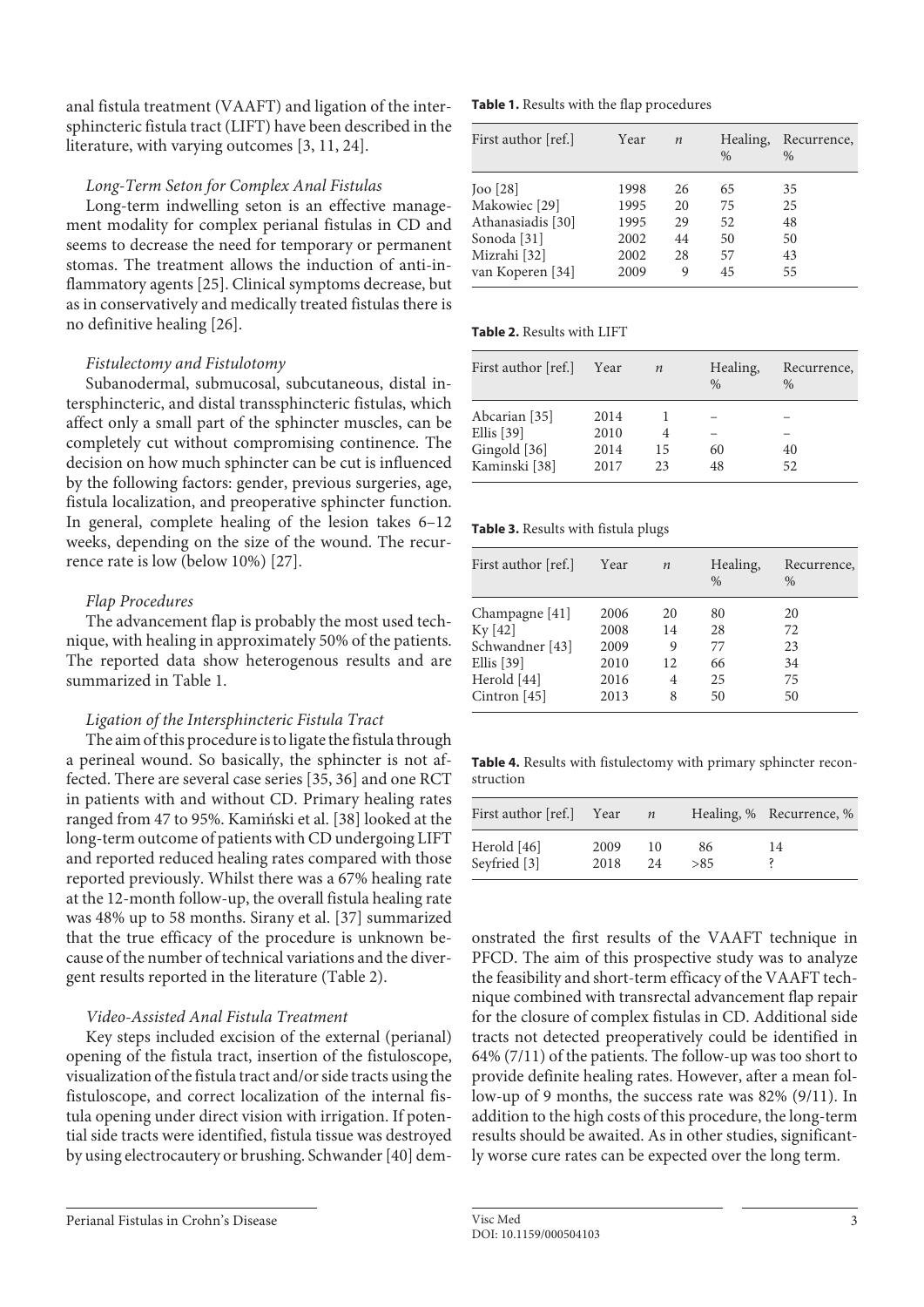#### *Fistula Plugs*

There are two types of plugs that are commonly used in perianal fistulas. The bioabsorbable plug (Surgisis; Cook Surgical, Bloomington, IN, USA) is a xenograft made of lyophilized porcine intestinal submucosa. Its advantages include resistance to infections, absence of foreign-body reaction, and allowance for the repopulation of cells and tissues from the patient in a period of approximately 90 days [[4](#page-3-3)[1](#page-3-0)]. The other available device is the synthetic plug (GORE Bio-A; W.L. Gore and Associates, Flagstaff, AZ, USA), which is composed by polyglycolic acid and trimethylene carbonate, two absorbable synthetic materials placed into the fistula tracks and fixated to the internal openings [\[2](#page-3-1)[7\]](#page-4-0). A recent meta-analysis reviewed the literature for the use of fistula plugs versus flap procedures in cryptoglandular fistulas. The authors revealed that the flap procedures had superiority over the plug in terms of healing and recurrence rates after pooling of RCTs with long-term follow-up. There were no significant differences in fistula complications between the procedures. In all studies, the healing rate and recurrence are between 20–80%. The GORE plug has since been taken off the market.

The literature on PFCD is summarized in Table 3.

#### *Fistulectomy with Primary Sphincter Reconstruction*

In recent years, a direct repair (primary reconstruction) in distal fistulas was investigated and shows excellent results. There is no prospective trial including this technique in PFCD. However, retrospective studies could demonstrate promising results [[3,](#page-3-2) [33](#page-3-2), [4](#page-3-3)[6](#page-3-5)] (Table 4).

#### <span id="page-3-6"></span>**Conclusion**

Fistulas remain one of the major unmet needs in the treatment of CD patients. To date, only a limited number of effective therapies have been established. Most of the evidence on the following treatment options is derived from subgroup analyses or insufficiently defined second-

#### **References**

- <span id="page-3-0"></span>[1](#page-0-0) Hellers G, Bergstrand O, Ewerth S, Holmström B. Occurrence and outcome after primary treatment of anal fistulae in Crohn's disease. [Gut](https://www.karger.com/Article/FullText/504103?ref=1#ref1). 1980 Jun;21(6):525–7.
- <span id="page-3-1"></span>[2](#page-0-1) de Groof EJ, Sahami S, Lucas C, Ponsioen CY, Bemelman WA, Buskens CJ. Treatment of perianal fistula in Crohn's disease: a systematic review and meta-analysis comparing seton drainage and anti-tumour necrosis factor treatment. [Colorectal Dis](https://www.karger.com/Article/FullText/504103?ref=2#ref2). 2016 Jul;18(7):667–75.
- <span id="page-3-2"></span>[3](#page-0-2) Seyfried S, Bussen D, Joos A, Galata C, Weiss C, Herold A. Fistulectomy with primary sphincter reconstruction. [Int J Colorectal Dis](https://www.karger.com/Article/FullText/504103?ref=3#ref3). 2018 Jul;33(7):911–8.

<span id="page-3-3"></span>[4](#page-0-3) Gecse KB, Bemelman W, Kamm MA, Stoker J, Khanna R, Ng SC, et al.; World Gastroenterology Organization, International Organisation for Inflammatory Bowel Diseases IOI-BD, European Society of Coloproctology and Robarts Clinical Trials; World Gastroenterology Organization International Organisation for Inflammatory Bowel Diseases IOIBD European Society of Coloproctology and Robarts Clinical Trials. A global consensus on the classification, diagnosis and multidisciplinary treatment of perianal fistulising Crohn's disease. [Gut](https://www.karger.com/Article/FullText/504103?ref=4#ref4). 2014 Sep;63(9):1381–  $92$ 

ary outcome measures. As a consequence, any interpretation of the effectiveness of agents (above all comparative statements) have to be made with great caution. Longterm follow-up demonstrates that recurrence rates after the repair of complex fistulas for CD are high and continuously increase over time [[4](#page-3-3)[7](#page-4-0)]. The dogma of surgery being but the last resort for anal CD needs to be revised. A strategy combining optimal medical therapy and sphincter-sparing surgery may successfully treat anal manifestations of CD and avoid progress without causing relevant functional impairment.

As mentioned above, it is not the singular surgical or medicinal measure that is effective in the therapy of PFCD. The best approach is a multimodal therapy concept in cooperation with an experienced gastroenterologist and experienced coloproctological surgeon. Through a combination of promising approaches in both disciplines, significant improvements in the therapy of PFCD can be achieved. Furthermore, a precise definition of fistula healing as opposed to asymptomatic fistula should be defined for the interpretation of future and existing literature.

#### **Disclosure Statement**

The authors declare that they have no conflicts of interest to disclose.

#### **Author Contributions**

S. Seyfried and A. Herold acquired and analyzed the data. Both authors interpreted the data, revised the article for important intellectual content, and gave final approval of the version to be published.

#### **Funding Sources**

There was no funding available.

- <span id="page-3-4"></span>[5](#page-0-4) Molendijk I, Bonsing BA, Roelofs H, Peeters KC, Wasser MN, Dijkstra G, et al. Allogeneic Bone Marrow-Derived Mesenchymal Stromal Cells Promote Healing of Refractory Perianal Fistulas in Patients With Crohn's Disease. [Gastroenterology](https://www.karger.com/Article/FullText/504103?ref=5#ref5). 2015 Oct;149(4):918– 27.e6.
- <span id="page-3-5"></span>[6](#page-0-5) Kotze PG, Shen B, Lightner A, Yamamoto T, Spinelli A, Ghosh S, et al. Modern management of perianal fistulas in Crohn's disease: future directions. [Gut.](https://www.karger.com/Article/FullText/504103?ref=6#ref6) 2018 Jun;67(6):1181– 94.